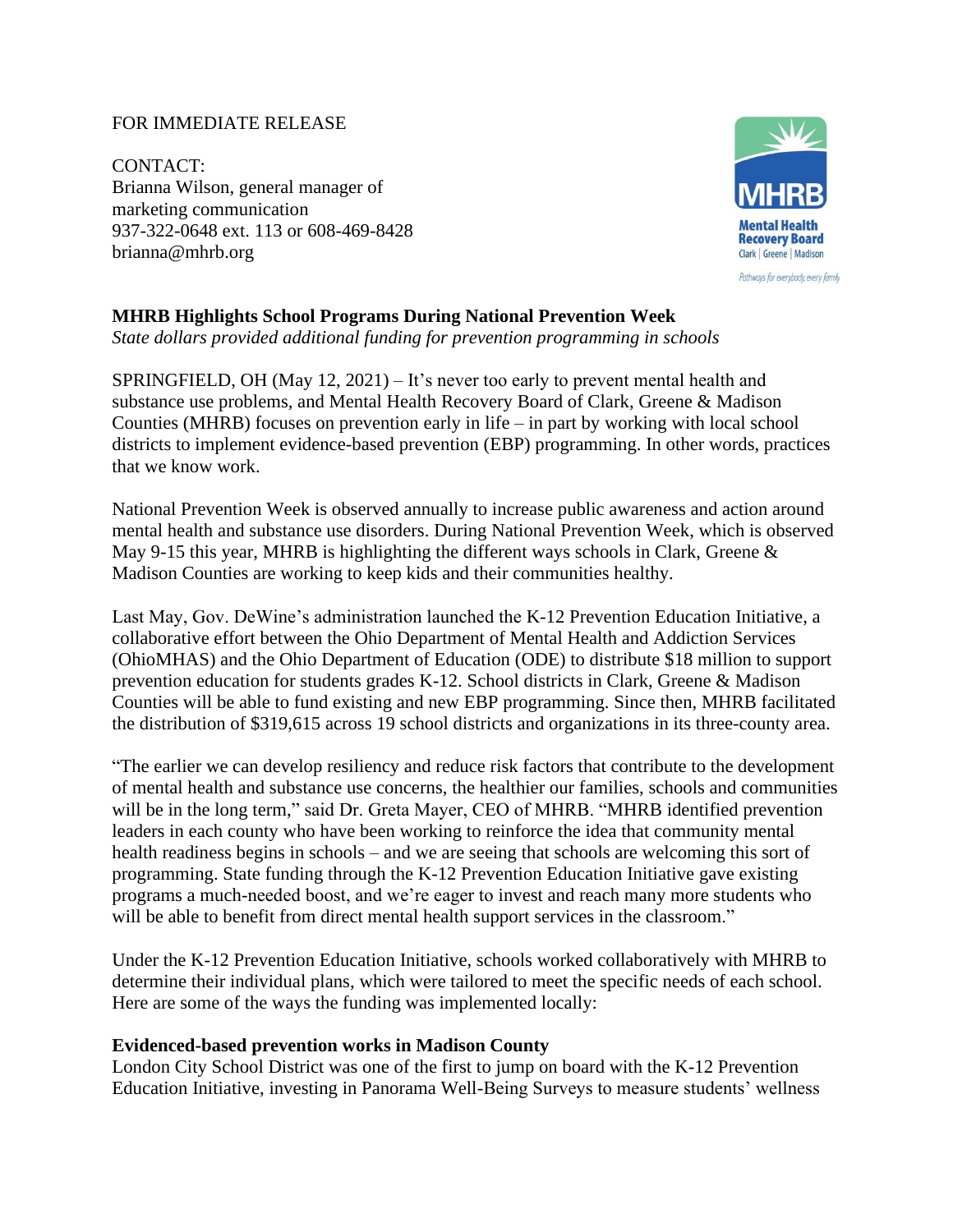and mental health. Panorama is an evidence-based screening tool that assesses school climate using student, teacher, administrator and parent feedback. The screening tool is customizable around a core set of base questions, and the resulting data is analyzed to determine students' emotional environment at different levels: individual classroom, grade, building and district. Teachers then are given suggested tools or interventions to incorporate into their teaching to address areas where students need additional support.

The K-12 funding was critical in allowing the school district to prioritize mental health resources for its students, according to Melissa Canney, student support specialist at London City School District. As a result, it has helped the district have more conversations about social-emotional learning (SEL) than ever before.

"Since receiving the funding last year and implementing Panorama surveys in classrooms, our students are reflecting on themselves, their competencies and they are also reflecting on their school and its environment. The data we receive will enable staff to begin to explore what we can do to improve and strengthen our services," said Canney.

## **A 'whole child' focus in Greene County**

Since 2019, Wright State University's Whole Child Project has worked to reduce health and mental health problems that impact K-12 students' education. The project dovetails with the Ohio Department of Education's strategic plan aimed at educating "the whole child" beyond reading and math. In Greene County, five school districts were part of the initial project, facilitated by Wright State University and national consultants. Additional funding from K-12 Prevention Education Initiative allowed two districts to continue participating for a second year.

For many districts, participation in the Whole Child Project marked the first time this type of holistic wellness assessment could be performed, creating useful discussions throughout the county and region. As a result, Greene County school districts were able to assess and invest in prevention resources for the staff and students in each district collaboratively with prevention expertise from the Greene Educational Service Center (Greene ESC) and MHRB.

"This funding has enhanced the capacity to understand the importance of prevention by investing in training for teachers, staff and administrators. In doing so, we're building a greater understanding of prevention and the entire continuum of care. For the five districts who participated over the two years, it has created district-level Whole Child Advisory Teams for planning and implementing prevention strategies," said Amanda Castro, prevention and wellness project manager for Greene ESC.

"We'd like people to know that the more we invest in early prevention and intervention the greater impact on not only students' success in school, but throughout their lifespans, positively impacting our community as a whole. In order to educate students, we need to address the whole child, including early childhood mental health, alcohol, tobacco and other drug education, social emotional learning and continued mental health services," said Emily Magoteaux, alcohol tobacco other drug prevention specialist for Greene ESC.